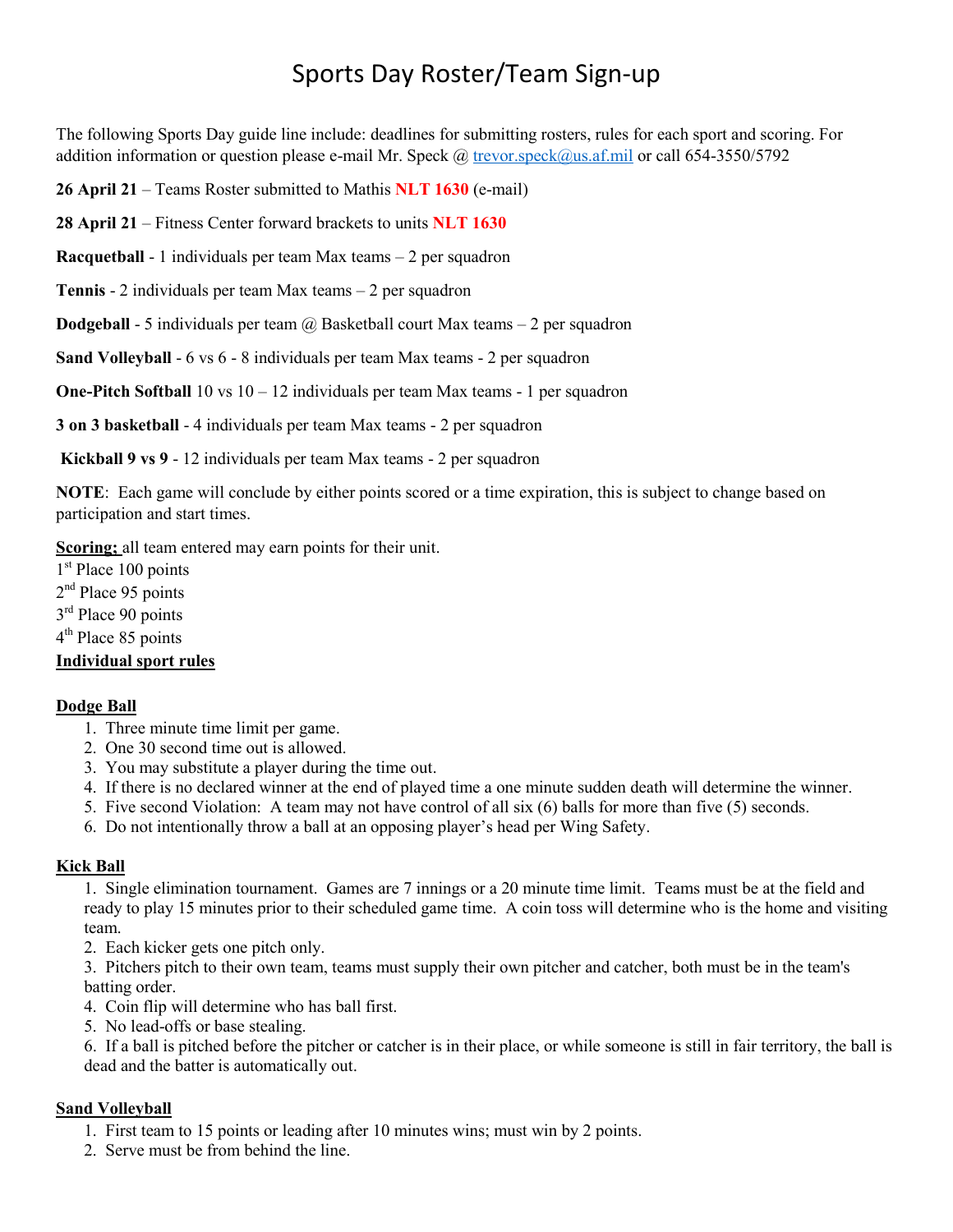- 3. A serve may only be returned by a bump (no setting or attacking).
- 4. Rally scoring will be used.
- 5. Every serve will result in a score. a. Offense will score on a defense miss or out of bounds hit. b. Defense will score on an offensive miss, out of bounds hit, or serve into the net.
- 6. All other basic rules apply.
- 7. Best of 3 games.

#### **3 on 3 Basketball**

1. First team to 21 points or has the most points at the end of a 15 minute running clock wins.

2. Scoring: Shots made inside the 3-point line will be counted as 1 point and shots outside the 3-pt line will be counted as 2 points. FC staff will keep score.

3. Tie Breaker #1: Three players from each team will shoot one free-throw a piece and the team with the free-throw point's wins.

4. Tie Breaker #2: A coin flip will determine which team shoots first in a free-throw shoot-off; teams will alternate shooting from the free-throw line and the first team to miss loses, acknowledging the shooter preceding them made the shot.

- 5. Fouls are called by the players.
	- a. Defensive fouls The ball must be taken outside the 3-pt line.
	- b. Offensive fouls The ball will be turned over to the defense.

6. Turn-over on each made basket – No make-it take-it. If a shot is missed and rebounded by the defending team, the ball must be taken beyond the 3-pt line before a shot may be made.

### **RACQUET BALL RULES**

1. A single elimination tournament will be conducted.

2. Play will consist of the best 2 of 3 games to 11 points or 20 minutes whichever comes first. If a  $3<sup>rd</sup>$  game is necessary it will be sudden death to 7 points.

3. Each team must have a minimum of 2 players present for the match. If a second player doesn't arrive within posted game time then team will forfeit the match.

4. Eye protection must be worn at all times while participating in racquetball competition.

### **TENNIS RULES**

1. All teams will compete in a singles elimination tournament.

- 2. Each team will play a Set.
- 3. Sets will follow standard tennis scoring: LOVE, 15, 30, 40, ad in/ad out.
- 4. The first team to win 2 games or 20minutes whichever comes first will be declared the winner of the set.

5. Each team must have a minimum of 2 players present for the match. If a second player doesn't arrive within posted game time then team will forfeit the match.

#### **One Pitch Softball**

1. Single elimination tournament. Games are 7 innings or a 20 minute time limit. Teams must be at the field and ready to play 15 minutes prior to their scheduled game time. A coin toss will determine who is the home and visiting team.

2. Each batter gets one pitch only. If the batter swings and misses or does not swing, it's an automatic out. If a pitched ball bounces, the pitch may be hit. The batter must hit a fair ball, or they are out.

3. Pitchers pitch to their own team, teams must supply their own pitcher and catcher, both must be in the team's batting order.

4. At the conclusion of a half-inning, the team up to bat may begin play as soon as the offensive pitcher, offensive catcher and batter are in their places and all players of the new offensive team have cleared fair territory. If a ball is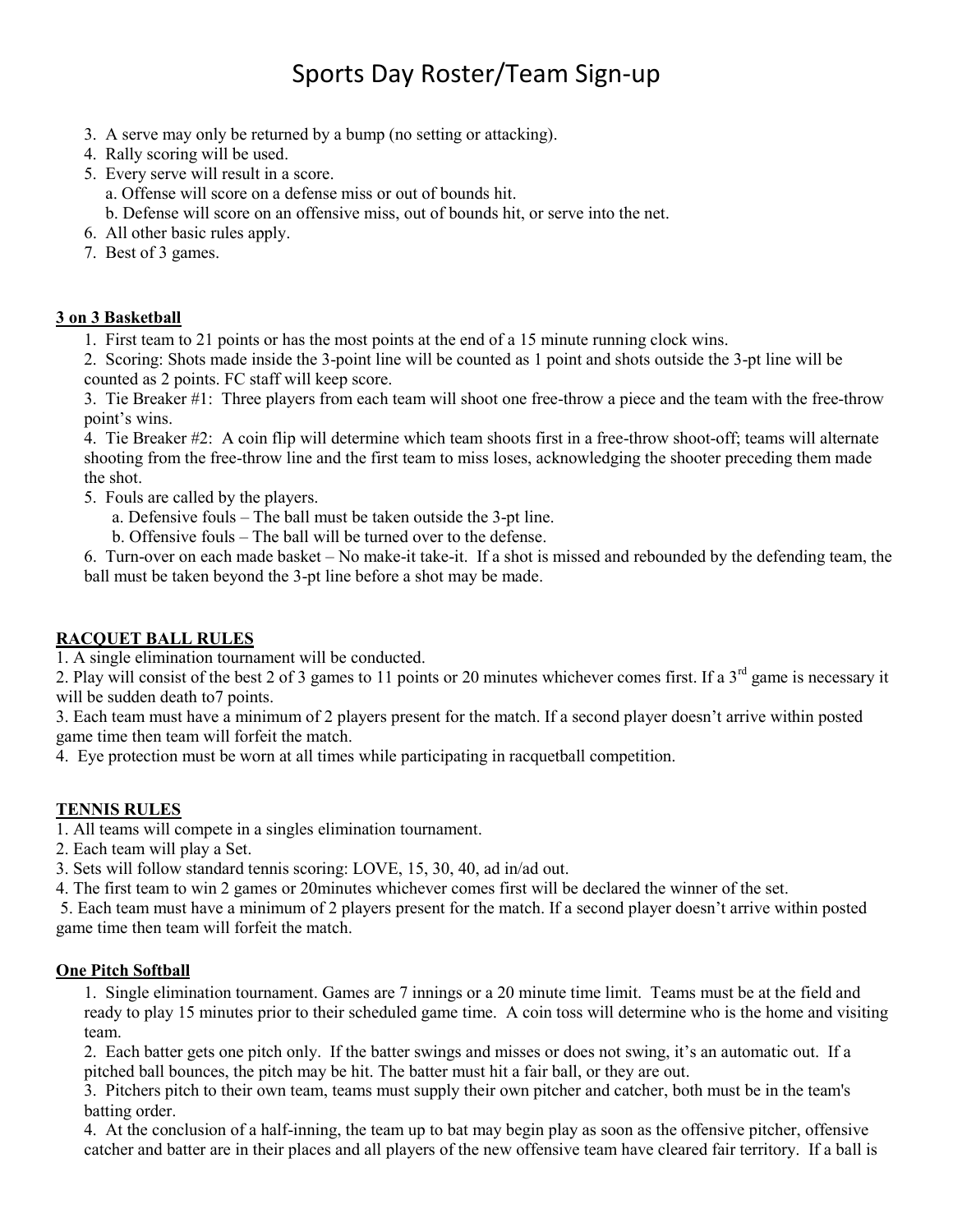pitched before the pitcher or catcher is in their place, or while someone is still in fair territory, the ball is dead and the batter is automatically out. Defensive teams must get to their positions as fast as possible as the offensive team does not have to wait for the defense to be set before pitching. When checking the ball after each play, the person returning the ball to the pitcher must do so immediately. Each team will be given one warning for delay of game. Any further delays may result in a forfeit.

5. The defense may position 10 players anywhere on the field.

6. Offensive pitchers must not interfere with the play. If the offensive pitcher interferes with a live ball or a live play, the batter will be declared out and base runners must return to the base they occupied (umpires discretion).

7. Offensive catcher returns the few balls that are not struck. They will not be a part of any defensive play or tag. If there is a play at home, a defensive player must cover home.

8. The home run rule is two (2) and one (1) up. Once a team hits its second home run over the fence, they may not hit their third until the opposing team has hit two home runs. If the third homerun is hit before a team gets their second, the result is an out.

9. No lead-offs or base stealing.

10. Bunting is an automatic out.

#### **Team Challenge**

- 1. Top four squadrons will compete in the finale for the Sports Day Championship
- 2. Teams will consist of 5 individuals 1 must be female
- 3. Team Challenge will include:
	- \* Standing Over Head Press 95 lbs. /15 reps
	- \* Pull ups 20 reps
	- \* Farmers Carry 2 x 25 Ammo Cans
	- \* Agility Test
	- \* 400m Sprint
- 4. Each team member will participate in 1 of the 5 challenges.
- 5. Each team member will tag their teammate upon completing their challenge.
- 6.  $1<sup>st</sup>$  place finishing squadron will be crowned champions.

#### **Corn Hole Tournament**

- 1. Single elimination tournament
- 2. Each team will play a set
- 3. Each team must have a minimum of 2 players present for the match. If a second player doesn't arrive within posted game time then team will forfeit the match.
- 4. Coin flip will determine who throws first.
- 5. Corn Hole Tournament wins will not be counted towards points to win the Commanders Trophy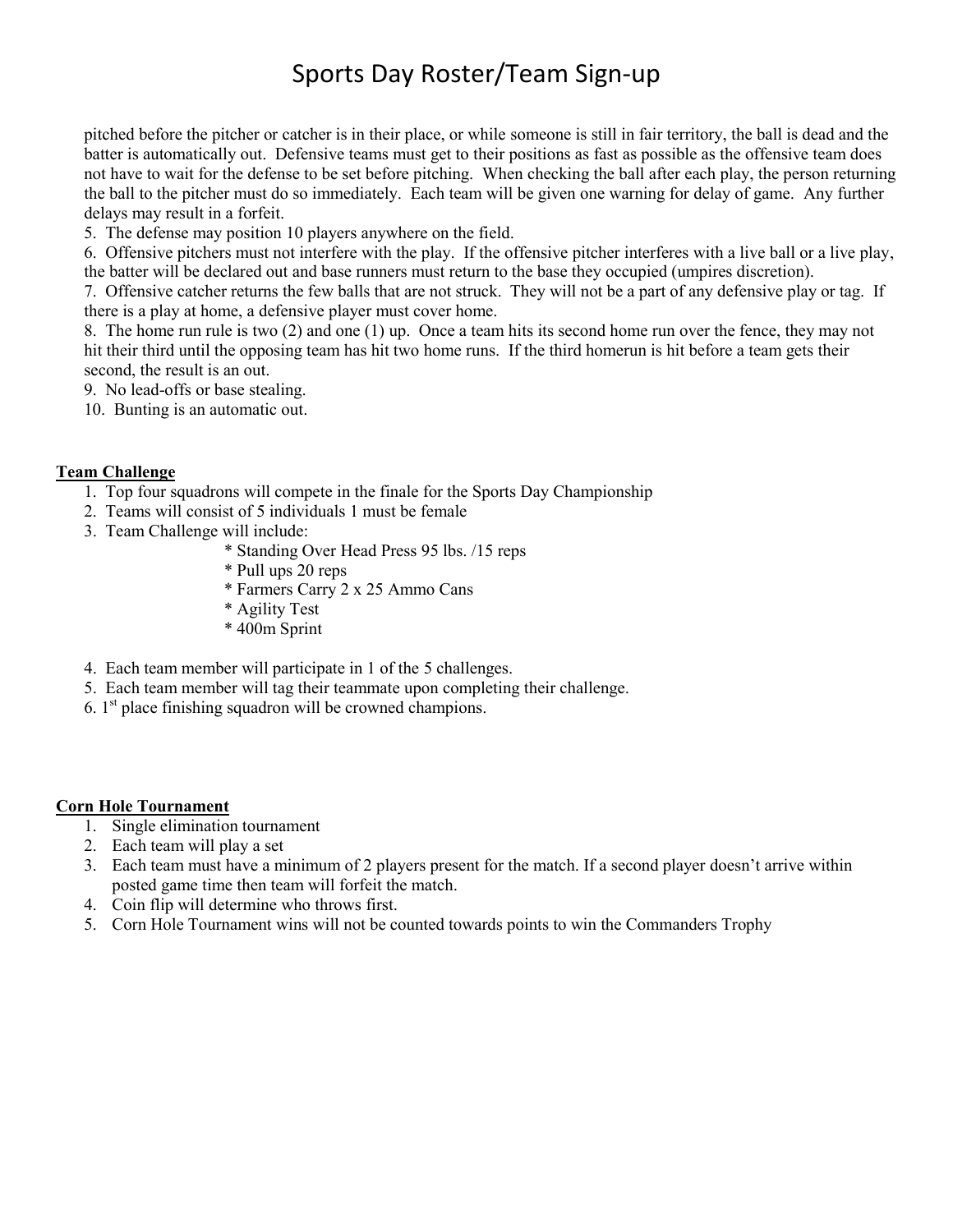Sport Day Unit Team/Roster for \_\_\_\_\_\_\_\_\_\_\_\_\_\_\_\_\_\_\_\_\_\_\_\_\_\_\_

3 on 3 Basketball Team 1 3 on 3 Basketball Team 2

| Racquetball Team 1 | Racquetball Team 2 |
|--------------------|--------------------|
|                    |                    |

Tennis Team 1 Tennis Team 2

| and the contract of the contract of the contract of the contract of the contract of the contract of the contract of |  |
|---------------------------------------------------------------------------------------------------------------------|--|
|                                                                                                                     |  |
|                                                                                                                     |  |
|                                                                                                                     |  |

Dodgeball Team 1 and 1 and 2 Dodgeball Team 2

Sand Volleyball Team 1 Sand Volleyball Team 2